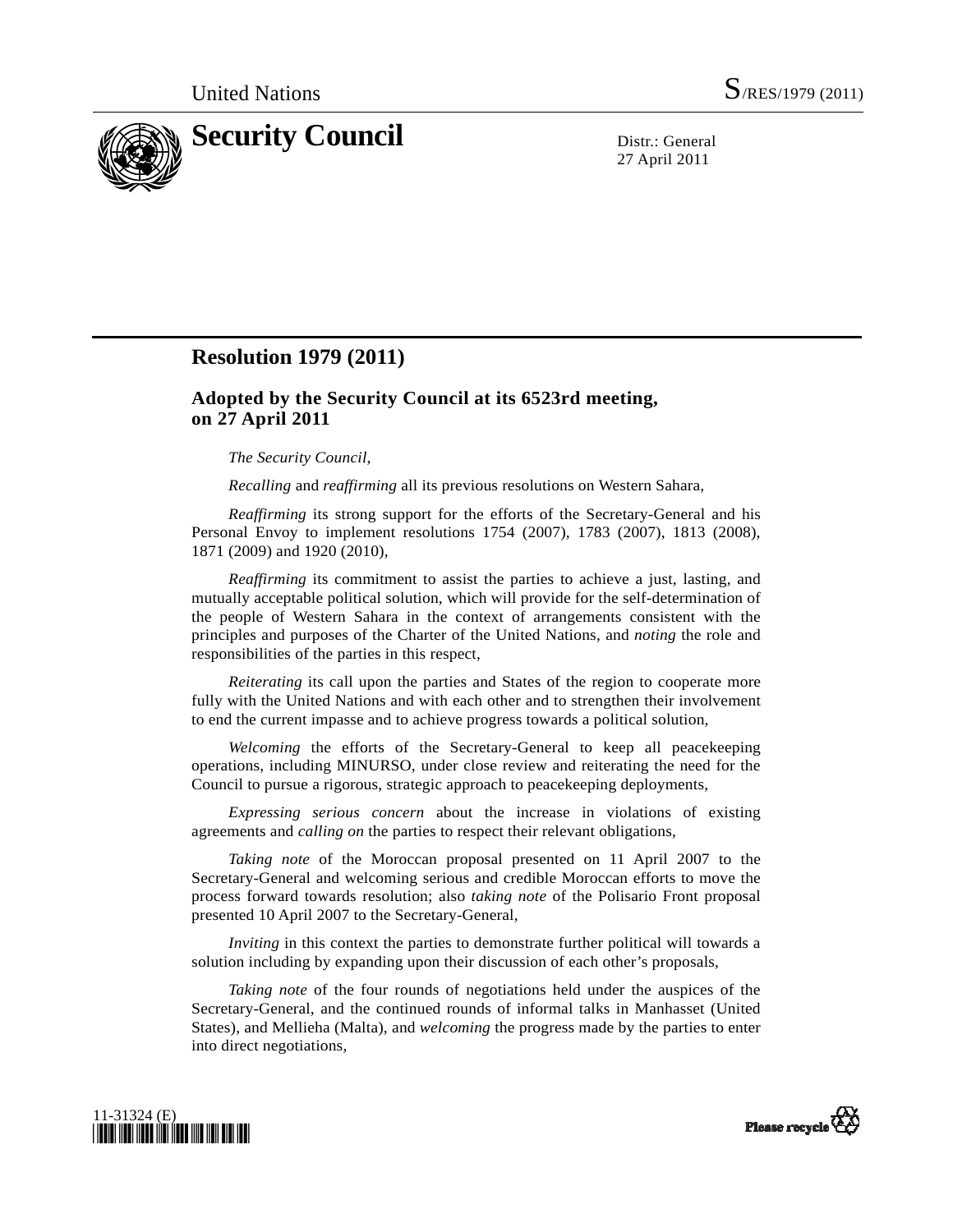*Welcoming* the parties' agreement to explore innovative negotiating approaches and discrete subjects,

*Stressing* the importance of improving the human rights situation in Western Sahara and the Tindouf camps, and encouraging the parties to work with the international community to develop and implement independent and credible measures to ensure full respect for human rights, bearing in mind their relevant obligations under international law,

*Welcoming* the establishment of a National Council on Human Rights in Morocco and the proposed component regarding Western Sahara, and the commitment of Morocco to ensure unqualified and unimpeded access to all Special Procedures of the United Nations Human Rights Council,

*Also welcoming* the implementation of the enhanced refugee protection program developed by the Office of the United Nations High Commissioner for Refugees in coordination with the Polisario Front, which will include human rights training and awareness initiatives,

*Requesting* UNHCR to maintain its consideration of a refugee registration in the Tindouf refugee camps,

*Welcoming* the agreement of the parties expressed in the Communiqué of the Personal Envoy of the Secretary-General for Western Sahara of 18 March 2008 and looking forward to the inauguration of family visits by land and the continuation of the existing programme by air, and encouraging the parties to cooperate with the United Nations High Commissioner for Refugees in implementing their agreement,

*Welcoming* the commitment of the parties to continue the process of negotiations through the United Nations-sponsored talks,

*Recognizing* that the consolidation of the status quo is not acceptable in the long term, and *noting further* that progress in the negotiations is essential in order to improve the quality of life of the people of Western Sahara in all its aspects,

*Affirming* support for the Secretary-General's Personal Envoy for Western Sahara Ambassador Christopher Ross, and his work in facilitating negotiations between the parties also *welcoming* his ongoing consultations with the parties and neighbouring states,

*Affirming* support for the Special Representative of the Secretary-General for Western Sahara and Head of MINURSO Hany Abdel-aziz,

*Having considered* the report of the Secretary-General of 15 April 2011 (S/2011/249),

 1. *Reaffirms* the need for full respect of the military agreements reached with the United Nations Mission for the Referendum in Western Sahara (MINURSO) with regard to the ceasefire and *calls* on the parties to adhere fully to those agreements;

 2. *Calls on* all parties to cooperate fully with the operations of MINURSO and to ensure the security of as well as unhindered and immediate access for the United Nations and associated personnel in carrying out their mandate, in conformity with existing agreements;

 3. *Welcomes* the parties' commitment to continue the process of holding small, informal talks in preparation for a fifth round of negotiations, and recalls its